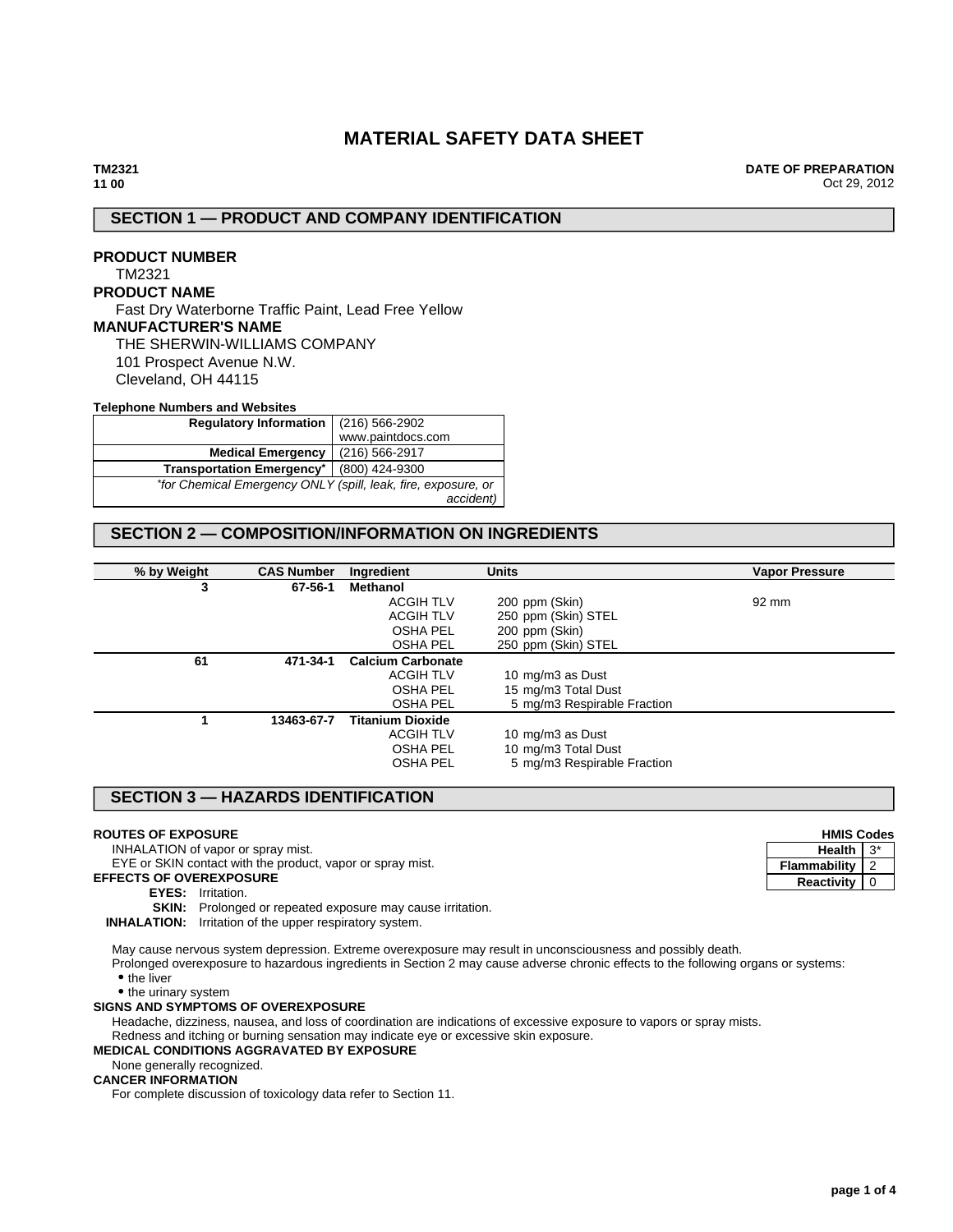# **SECTION 4 — FIRST AID MEASURES**

- **EYES:** Flush eyes with large amounts of water for 15 minutes. Get medical attention.
- **SKIN:** Wash affected area thoroughly with soap and water. Remove contaminated clothing and launder before re-use.
- **INHALATION:** If affected, remove from exposure. Restore breathing. Keep warm and quiet.

**INGESTION:** Do not induce vomiting. Get medical attention immediately.

### **SECTION 5 — FIRE FIGHTING MEASURES**

| <b>FLASH POINT</b>   | LEL | UEL  | <b>FLAMMABILITY CLASSIFICATION</b>           |
|----------------------|-----|------|----------------------------------------------|
| 150 $\degree$ F PMCC | 6.0 | 36.5 | Combustible. Flash above 99 and below 200 °F |

#### **EXTINGUISHING MEDIA**

Carbon Dioxide, Dry Chemical, Alcohol Foam

**UNUSUAL FIRE AND EXPLOSION HAZARDS**

Closed containers may explode (due to the build-up of pressure) when exposed to extreme heat.

Application to hot surfaces requires special precautions.

During emergency conditions overexposure to decomposition products may cause a health hazard. Symptoms may not be immediately apparent. Obtain medical attention.

#### **SPECIAL FIRE FIGHTING PROCEDURES**

Full protective equipment including self-contained breathing apparatus should be used.

Water spray may be ineffective. If water is used, fog nozzles are preferable. Water may be used to cool closed containers to prevent pressure build-up and possible autoignition or explosion when exposed to extreme heat.

## **SECTION 6 — ACCIDENTAL RELEASE MEASURES**

#### **STEPS TO BE TAKEN IN CASE MATERIAL IS RELEASED OR SPILLED**

Remove all sources of ignition. Ventilate the area. Remove with inert absorbent.

# **SECTION 7 — HANDLING AND STORAGE**

#### **STORAGE CATEGORY**

#### DOL Storage Class IIIA

#### **PRECAUTIONS TO BE TAKEN IN HANDLING AND STORAGE**

Contents are COMBUSTIBLE. Keep away from heat and open flame.

Consult NFPA Code. Use approved Bonding and Grounding procedures.

Keep container closed when not in use. Transfer only to approved containers with complete and appropriate labeling. Do not take internally. Keep out of the reach of children.

# **SECTION 8 — EXPOSURE CONTROLS/PERSONAL PROTECTION**

#### **PRECAUTIONS TO BE TAKEN IN USE**

Use only with adequate ventilation.

Avoid contact with skin and eyes. Avoid breathing vapor and spray mist.

Wash hands after using.

This coating may contain materials classified as nuisance particulates (listed "as Dust" in Section 2) which may be present at hazardous levels only during sanding or abrading of the dried film. If no specific dusts are listed in Section 2, the applicable limits for nuisance dusts are ACGIH TLV 10 mg/m3 (total dust), 3 mg/m3 (respirable fraction), OSHA PEL 15 mg/m3 (total dust), 5 mg/m3 (respirable fraction).

#### **VENTILATION**

Local exhaust preferable. General exhaust acceptable if the exposure to materials in Section 2 is maintained below applicable exposure limits. Refer to OSHA Standards 1910.94, 1910.107, 1910.108.

#### **RESPIRATORY PROTECTION**

If personal exposure cannot be controlled below applicable limits by ventilation, wear a properly fitted organic vapor/particulate respirator approved by NIOSH/MSHA for protection against materials in Section 2.

When sanding or abrading the dried film, wear a dust/mist respirator approved by NIOSH/MSHA for dust which may be generated from this product, underlying paint, or the abrasive.

### **PROTECTIVE GLOVES**

Wear gloves which are recommended by glove supplier for protection against materials in Section 2.

#### **EYE PROTECTION**

Wear safety spectacles with unperforated sideshields.

#### **OTHER PRECAUTIONS**

Intentional misuse by deliberately concentrating and inhaling the contents can be harmful or fatal.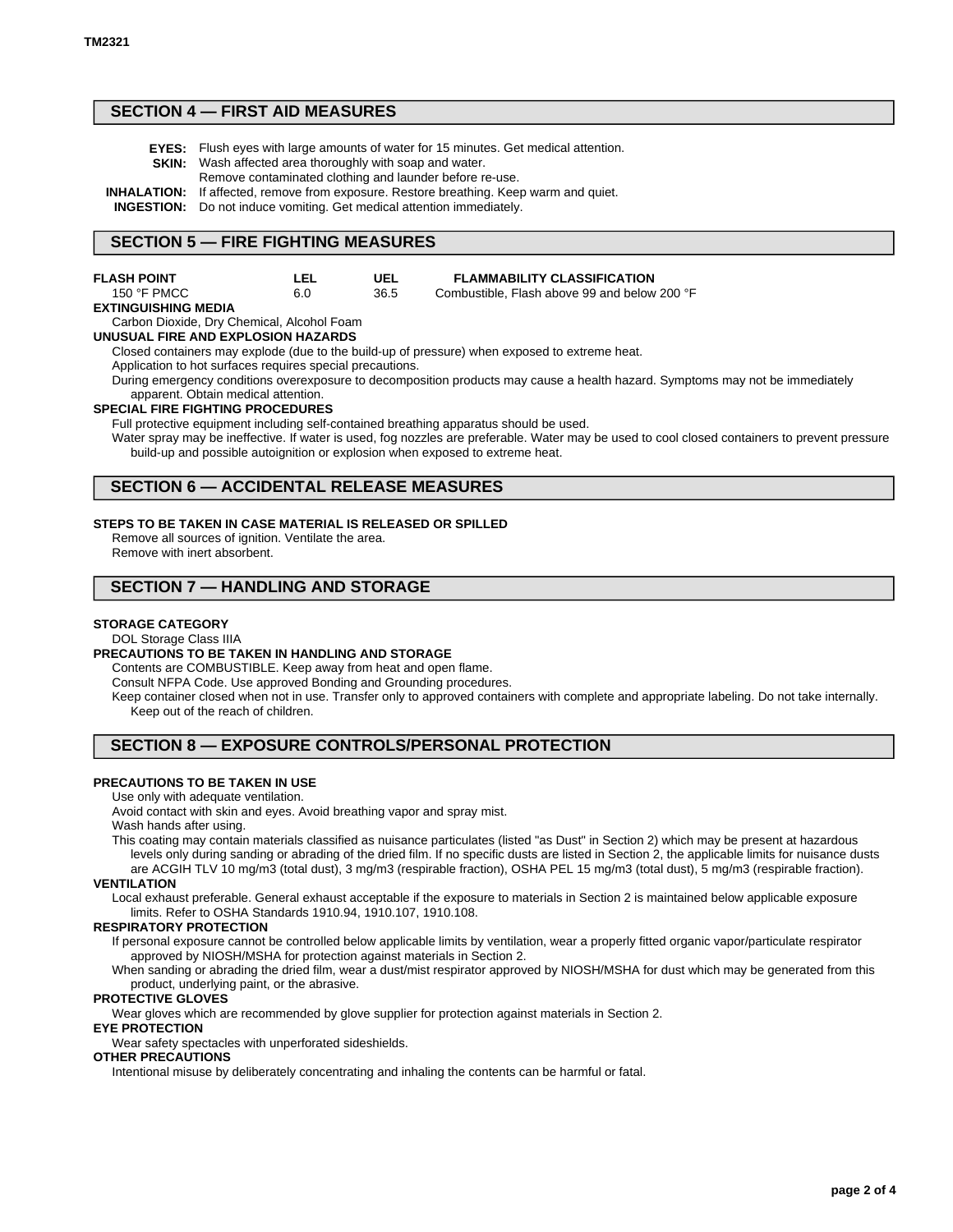# **SECTION 9 — PHYSICAL AND CHEMICAL PROPERTIES**

| <b>PRODUCT WEIGHT</b>                                      | 14.03 lb/gal       | 1680 g/l                                        |
|------------------------------------------------------------|--------------------|-------------------------------------------------|
| <b>SPECIFIC GRAVITY</b>                                    | 1.69               |                                                 |
| BOILING POINT 148 - 213 °F                                 |                    | $64 - 100 °C$                                   |
| <b>MELTING POINT</b>                                       | Not Available      |                                                 |
| <b>VOLATILE VOLUME</b> 37%                                 |                    |                                                 |
| <b>EVAPORATION RATE</b> Slower than                        |                    |                                                 |
|                                                            | ether              |                                                 |
| <b>VAPOR DENSITY</b> Heavier than air                      |                    |                                                 |
| <b>SOLUBILITY IN WATER</b> Not Available                   |                    |                                                 |
| рH                                                         | - 7.6              |                                                 |
| VOLATILE ORGANIC COMPOUNDS (VOC Theoretical - As Packaged) |                    |                                                 |
| $0.82$ lb/gal                                              |                    | 99 g/l Less Water and Federally Exempt Solvents |
| $0.59$ lb/gal                                              | 71 g/l Emitted VOC |                                                 |

# **SECTION 10 — STABILITY AND REACTIVITY**

**STABILITY — Stable CONDITIONS TO AVOID** None known. **INCOMPATIBILITY** None known. **HAZARDOUS DECOMPOSITION PRODUCTS** By fire: Carbon Dioxide, Carbon Monoxide **HAZARDOUS POLYMERIZATION** Will not occur

# **SECTION 11 — TOXICOLOGICAL INFORMATION**

#### **CHRONIC HEALTH HAZARDS**

Reports have associated repeated and prolonged overexposure to solvents with permanent brain and nervous system damage. IARC's Monograph No. 93 reports there is sufficient evidence of carcinogenicity in experimental rats exposed to titanium dioxide but inadequate evidence for carcinogenicity in humans and has assigned a Group 2B rating. In addition, the IARC summary concludes, "No significant exposure to titanium dioxide is thought to occur during the use of products in which titanium is bound to other materials, such as paint."

**TOXICOLOGY DATA**

| <b>CAS No.</b> | <b>Ingredient Name</b>   |          |     |               |  |
|----------------|--------------------------|----------|-----|---------------|--|
| 67-56-1        | <b>Methanol</b>          |          |     |               |  |
|                |                          | LC50 RAT | 4HR | 64000 ppm     |  |
|                |                          | LD50 RAT |     | 5630 mg/kg    |  |
| 471-34-1       | <b>Calcium Carbonate</b> |          |     |               |  |
|                |                          | LC50 RAT | 4HR | Not Available |  |
|                |                          | LD50 RAT |     | Not Available |  |
| 13463-67-7     | <b>Titanium Dioxide</b>  |          |     |               |  |
|                |                          | LC50 RAT | 4HR | Not Available |  |
|                |                          | LD50 RAT |     | Not Available |  |

# **SECTION 12 — ECOLOGICAL INFORMATION**

#### **ECOTOXICOLOGICAL INFORMATION**

No data available.

# **SECTION 13 — DISPOSAL CONSIDERATIONS**

#### **WASTE DISPOSAL METHOD**

Waste from this product is not hazardous as defined under the Resource Conservation and Recovery Act (RCRA) 40 CFR 261. Incinerate in approved facility. Do not incinerate closed container. Dispose of in accordance with Federal, State/Provincial, and Local regulations regarding pollution.

# **SECTION 14 — TRANSPORT INFORMATION**

Multi-modal shipping descriptions are provided for informational purposes and do not consider container sizes. The presence of a shipping description for a particular mode of transport (ocean, air, etc.), does not indicate that the product is packaged suitably for that mode of transport. All packaging must be reviewed for suitability prior to shipment, and compliance with the applicable regulations is the sole responsibility of the person offering the product for transport.